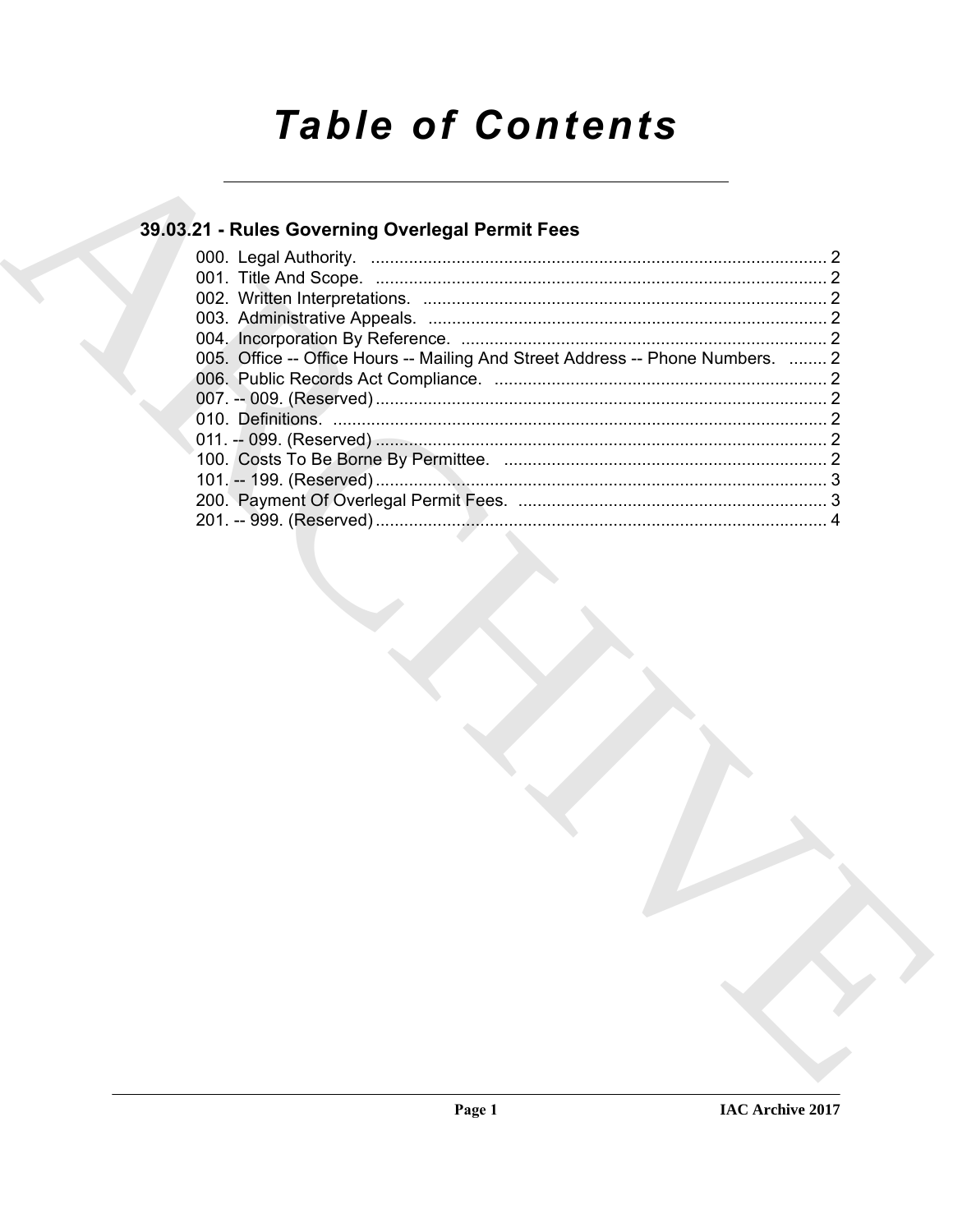#### **IDAPA 39 TITLE 03 CHAPTER 21**

#### **39.03.21 - RULES GOVERNING OVERLEGAL PERMIT FEES**

#### <span id="page-1-1"></span><span id="page-1-0"></span>**000. LEGAL AUTHORITY.**

#### <span id="page-1-3"></span><span id="page-1-2"></span>**001. TITLE AND SCOPE.**

| <b>CHAPTER 21</b> |                                                                                                                                                                                                                                                                                                                                                                                                                                                                                                                                                                                                                                                                                                                                                                         |             |
|-------------------|-------------------------------------------------------------------------------------------------------------------------------------------------------------------------------------------------------------------------------------------------------------------------------------------------------------------------------------------------------------------------------------------------------------------------------------------------------------------------------------------------------------------------------------------------------------------------------------------------------------------------------------------------------------------------------------------------------------------------------------------------------------------------|-------------|
|                   | 39.03.21 - RULES GOVERNING OVERLEGAL PERMIT FEES                                                                                                                                                                                                                                                                                                                                                                                                                                                                                                                                                                                                                                                                                                                        |             |
| 000.<br>001.      | LEGAL AUTHORITY.<br>This rule, governing the movement of vehicles or loads which are in excess of the sizes or weights allowed by 49-<br>1001, 49-1002, 49-1004, or 49-1010, is adopted under the authority of Sections 40-312 and 49-201, Idaho Code.<br><b>TITLE AND SCOPE.</b>                                                                                                                                                                                                                                                                                                                                                                                                                                                                                       | $(3-21-12)$ |
| 01.               | Title. This rule shall be cited as IDAPA 39.03.21, "Rules Governing Overlegal Permit Fees,"<br>IDAPA 39, Title 03, Chapter 21.                                                                                                                                                                                                                                                                                                                                                                                                                                                                                                                                                                                                                                          | $(3-19-07)$ |
| 02.               | Scope. This rule states the fees for overlegal permits.                                                                                                                                                                                                                                                                                                                                                                                                                                                                                                                                                                                                                                                                                                                 | $(3-19-07)$ |
| 002.              | <b>WRITTEN INTERPRETATIONS.</b><br>There are no written interpretations for this chapter.                                                                                                                                                                                                                                                                                                                                                                                                                                                                                                                                                                                                                                                                               | $(3-19-07)$ |
| 003.              | <b>ADMINISTRATIVE APPEALS.</b><br>Administrative appeals under this chapter shall be governed by the rules of administrative procedure of the attorney<br>general, IDAPA 04.11.01, "Idaho Rules of Administrative Procedure of the Attorney General."                                                                                                                                                                                                                                                                                                                                                                                                                                                                                                                   | $(3-19-07)$ |
| 004.              | <b>INCORPORATION BY REFERENCE.</b><br>There are no documents incorporated by reference in this chapter.                                                                                                                                                                                                                                                                                                                                                                                                                                                                                                                                                                                                                                                                 | $(3-19-07)$ |
| 005.              | <b>OFFICE -- OFFICE HOURS -- MAILING AND STREET ADDRESS -- PHONE NUMBERS.</b>                                                                                                                                                                                                                                                                                                                                                                                                                                                                                                                                                                                                                                                                                           |             |
| 01.               | Street And Mailing Address. The Idaho Transportation Department maintains a central office in<br>Boise at 3311 W. State Street with a mailing address of PO Box 7129, Boise, ID 83707-1129.                                                                                                                                                                                                                                                                                                                                                                                                                                                                                                                                                                             | $(3-19-07)$ |
| 02.<br>holidays.  | <b>Office Hours</b> . Daily office hours are 7:30 a.m. to 5 p.m. except Saturday, Sunday and state                                                                                                                                                                                                                                                                                                                                                                                                                                                                                                                                                                                                                                                                      | $(3-21-12)$ |
| 03.               | Telephone and Fax Numbers. The central office may be contacted during office hours by phone at<br>208-334-8420 or by fax at 208-334-8419.                                                                                                                                                                                                                                                                                                                                                                                                                                                                                                                                                                                                                               | $(3-19-07)$ |
| 006.              | PUBLIC RECORDS ACT COMPLIANCE.<br>All records associated with this chapter are subject to and in compliance with the Idaho Public Records Act, as set<br>forth in Title 74, Chapter 1, Idaho Code.                                                                                                                                                                                                                                                                                                                                                                                                                                                                                                                                                                      | $(3-19-07)$ |
| $007. - 009.$     | (RESERVED)                                                                                                                                                                                                                                                                                                                                                                                                                                                                                                                                                                                                                                                                                                                                                              |             |
| 010.              | DEFINITIONS.<br>Refer to IDAPA 39.03.01, "Rules Governing Definitions," for definitions of the terms used in this rule.                                                                                                                                                                                                                                                                                                                                                                                                                                                                                                                                                                                                                                                 | $(10-2-89)$ |
| $011. - 099.$     | (RESERVED)                                                                                                                                                                                                                                                                                                                                                                                                                                                                                                                                                                                                                                                                                                                                                              |             |
| <b>100.</b>       | <b>COSTS TO BE BORNE BY PERMITTEE.</b><br>The movement of oversize or overweight vehicles or vehicles with over legal loads is a privilege not accorded every<br>user of the highway. Administrative cost incurred in the processing, issuance and enforcement of overlegal permits<br>shall be borne by such permittees and not by the general traveling public through expenditure of highway user funds.<br>Overlegal permits issued for non-reducible, overweight vehicles and/or loads will be charged a road use fee as set<br>forth in Section 49-1004(2), Idaho Code. Tax supported agencies are required to obtain overlegal permits if their<br>loads exceed the sizes or weights stated in Idaho Code, but they are exempt from paying fees for the permits. | $(3-19-07)$ |

#### <span id="page-1-5"></span><span id="page-1-4"></span>**004. INCORPORATION BY REFERENCE.**

#### <span id="page-1-6"></span>**005. OFFICE -- OFFICE HOURS -- MAILING AND STREET ADDRESS -- PHONE NUMBERS.**

#### <span id="page-1-7"></span>**006. PUBLIC RECORDS ACT COMPLIANCE.**

#### <span id="page-1-8"></span>**007. -- 009. (RESERVED)**

#### <span id="page-1-13"></span><span id="page-1-9"></span>**010. DEFINITIONS.**

### <span id="page-1-10"></span>**011. -- 099. (RESERVED)**

#### <span id="page-1-12"></span><span id="page-1-11"></span>**100. COSTS TO BE BORNE BY PERMITTEE.**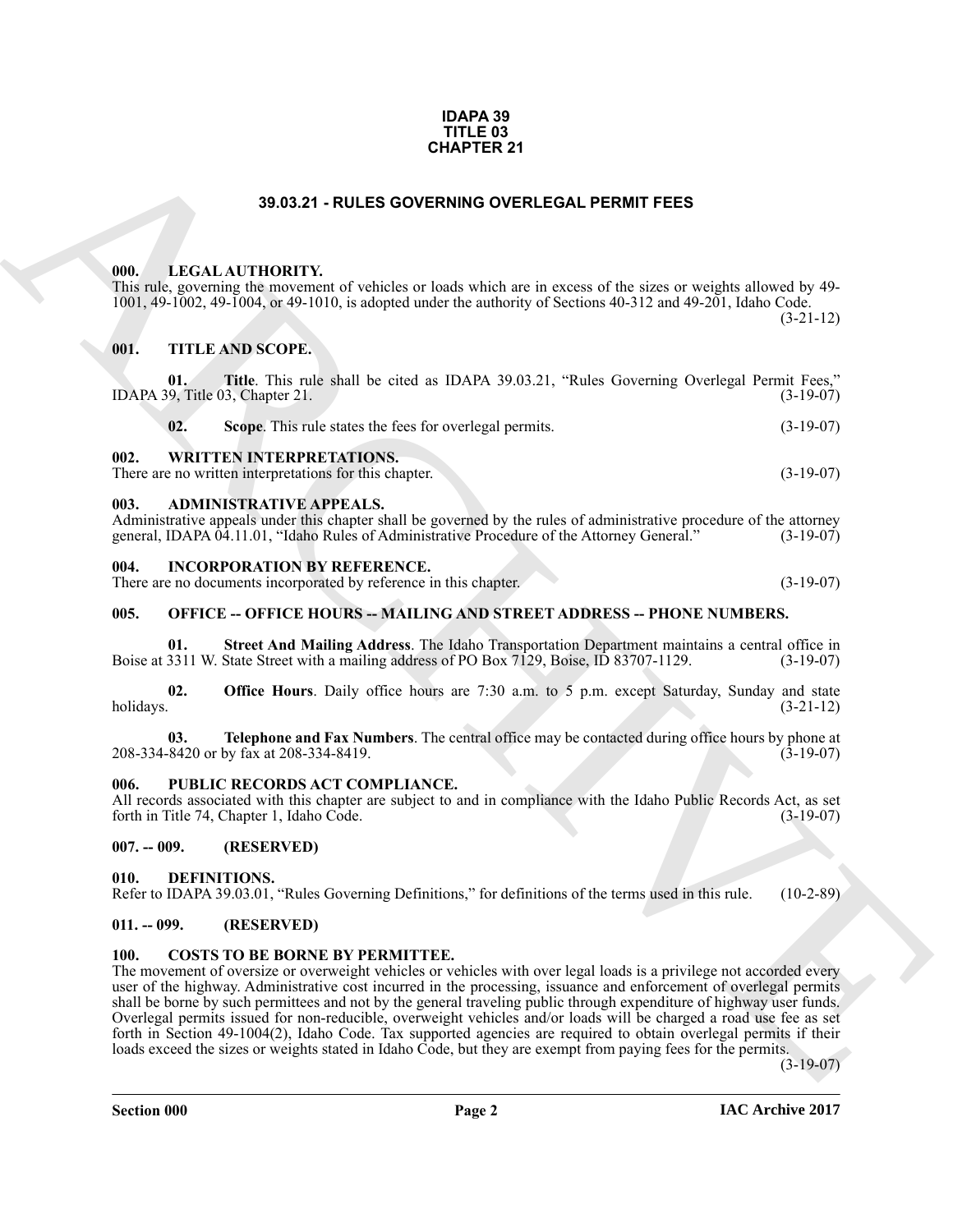<span id="page-2-0"></span>**101. -- 199. (RESERVED)**

#### <span id="page-2-4"></span><span id="page-2-2"></span><span id="page-2-1"></span>**200. PAYMENT OF OVERLEGAL PERMIT FEES.**

**01. Payment of Fees**. The Idaho Constitution prohibits the state from extending credit to any al. corporation, municipality or association. Permit fees are collectible at the time of issuance. (3-25-16) individual, corporation, municipality or association. Permit fees are collectible at the time of issuance.

<span id="page-2-6"></span>**02. Refund**. Permit fees are not refundable once they have been processed into the Department's accounting system, unless the permittee contacts the Overlegal Permit Office no more than two (2) working days (during office hours) following the start date of the overlegal permit or the Department issued the overlegal permit in  $(3-19-07)$ 

<span id="page-2-5"></span>**03. Permit Costs**. Overlegal permit fees listed below are intended to cover cost of administration and are subject to periodic change depending on costs incurred in processing, issuance and enforcement of overlegal<br>  $(3-25-16)$ permit rules. (3-25-16)

**04. Current Schedule of Fees**. Periodic changes to the fee schedule will be subject to legislative review and approval procedures in accordance with Chapter 52, Title 67, Idaho Code, Administrative Procedure Act. (3-19-07)

<span id="page-2-3"></span>**a.** Oversize only, single trip, twenty-eight dollars (\$28). (3-19-07)

**b.** Oversize only, two (2) trips, thirty-three dollars (\$33). (3-19-07)

**c.** Oversize single trip exceeding sixteen (16) feet wide, or sixteen (16) feet high or one hundred ten t long, seventy-one dollars (\$71).  $(110)$  feet long, seventy-one dollars  $(S71)$ .

Oversize only, two (2) trips within seven (7) days, exceeding sixteen (16) feet wide, or sixteen (16) undred ten (110) feet long, eighty-nine dollars (\$89).  $(3-21-12)$ feet high or one hundred ten  $(110)$  feet long, eighty-nine dollars  $(\$89)$ .

Kohno Transportation Department<br>
(Altho Concerning Overlogal Petroid Concerning<br>
(B). The CHIVEST COVERN CONTINENT PEEX<br>
(B). The mean of these the that concerning results that concerning the mean of the concerning conti **e.** Oversize only, annual, twelve (12) consecutive months: Manufactured homes, modular building and office trailers; Farm tractors exceeding nine (9) feet width on Interstate and implements of husbandry; Cylindrical hay bales, two (2) wide; Emergency removal of disabled vehicles; Multiple width loads of crane booms; Multiple width loads of conveyer units; multiple width loads of kiln stacked lumber; Reducible loads, up to and including fourteen (14) feet nine (9) inches high; and exceeding sixty-five (65) feet overall combination length on magenta coded routes: forty-three dollars (\$43). magenta coded routes; forty-three dollars  $(\$43)$ .

**f.** Excess weight or Extra Length (reducible) annual, twelve (12) consecutive months, authority to exceed eighty thousand (80,000) lbs. on reducible loads up to one hundred five thousand five hundred (105,500) pounds, or exceeding the length limits imposed in Section 49-1010, Idaho Code, forty-three dollars (\$43). (3-25-16)

Extra Length/Excess Weight (reducible) combination, annual, twelve (12) consecutive months, (\$53). (3-19-07) fifty-three dollars  $(\$53)$ .

**h.** Overweight/Oversize or Overweight only (non-reducible) single trip, seventy-one dollars (\$71). (3-21-12)

**i.** Overweight/Oversize or Overweight only (non-reducible), two (2) trips, eighty-one dollars (\$81).  $(3-21-12)$ 

Overweight/Oversize (non-reducible) single trip, exceeding sixteen (16) feet wide, or sixteen (16) undred ten (110) feet long, one hundred three dollars (\$103). (3-21-12) feet high or one hundred ten  $(110)$  feet long, one hundred three dollars  $(\$103)$ .

**k.** Overweight/Oversize (non-reducible) two (2) trips within seven (7) days, exceeding sixteen (16) feet wide, or sixteen (16) feet high or one hundred ten (110) feet long, one hundred sixteen dollars (\$116). (3-21-12)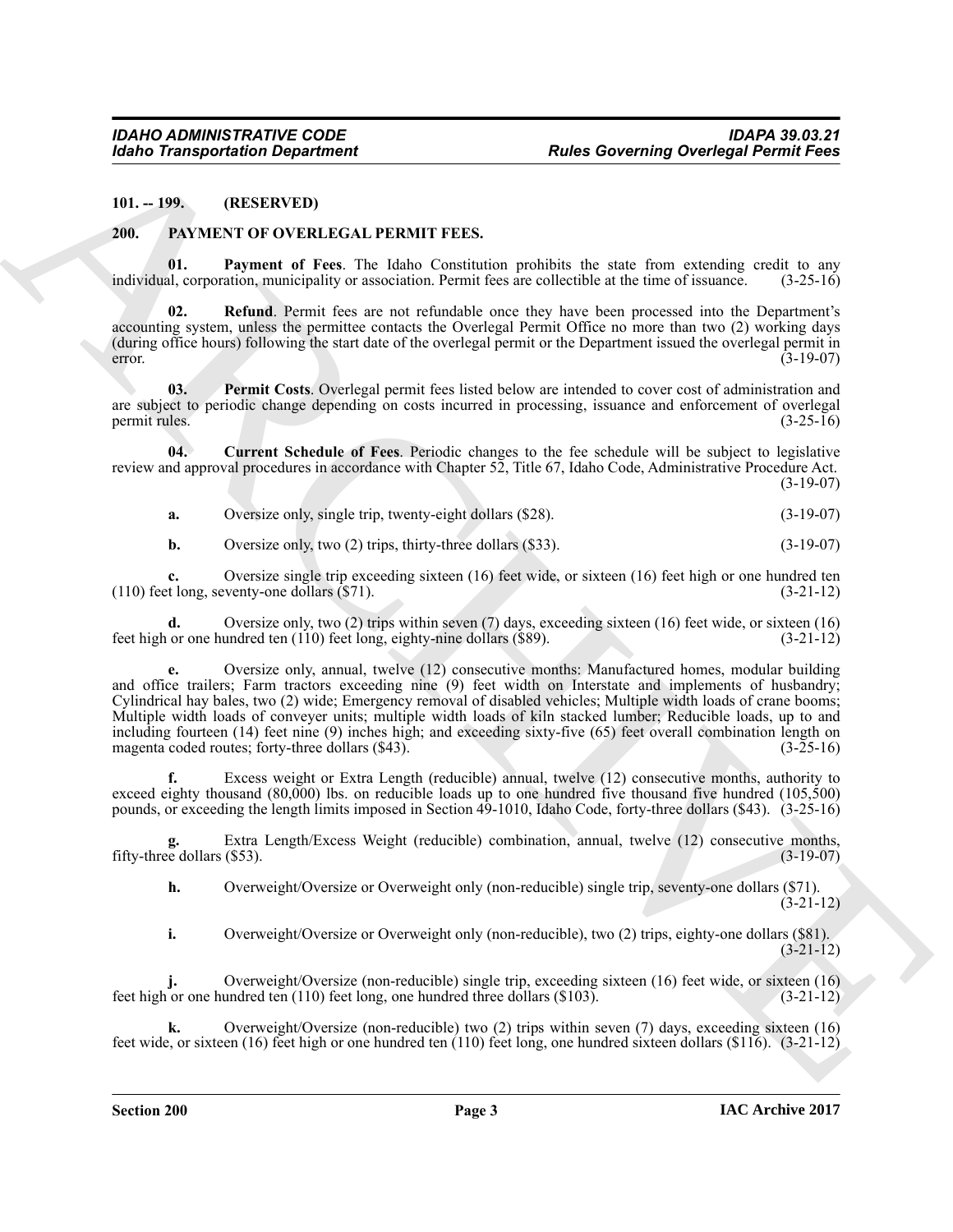**l.** Overweight/Oversize (non-reducible) annual permit fee for twelve (12) consecutive months, one twenty-eight dollars (\$128). (3-21-12) hundred twenty-eight dollars (\$128).

<span id="page-3-1"></span>**m.** Fee for reissuance or transfers, fifteen dollars (\$15). (3-19-07)

Monto Transportation Department<br>
Hammel description des Concertes des Internations and Archives (21) concertes des Concertes (2)<br>
The Concertes des English (2)<br>
The Concertes des English (2)<br>
The Concertes des English (2)<br> **05. Additional Fees**. The department may require reimbursement of actual costs incurred for extraordinary services provided, incidental and necessary to the planning and/or movement of overlegal loads moving under the requirements of a traffic control plan. (3-21-12) moving under the requirements of a traffic control plan.

<span id="page-3-0"></span>**201. -- 999. (RESERVED)**